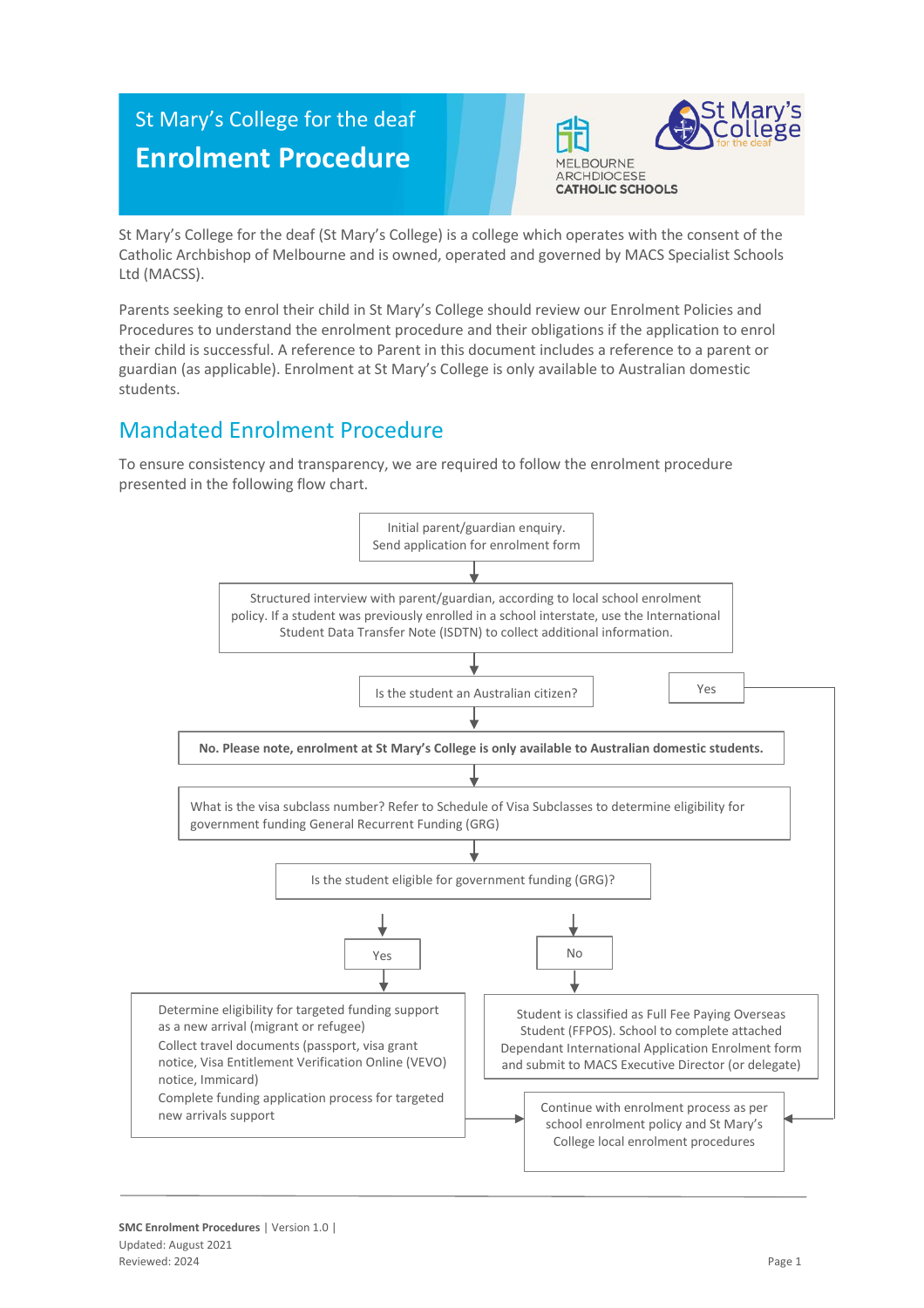### **Children under the minimum school entry age and pre-Prep programs**

#### *Exemption for enrolment under minimum school entry age*

Under the *Education and Training Reform Act 2006*, schooling is compulsory for students aged between 6 and 17 years unless an exemption from attendance has been granted. Victorian children are eligible to commence school if they are **5 years of age on 30 April** in the year they start school.

For children who are deaf or hard of hearing, limited access to auditory input and spoken language during early childhood years results in a range of learning challenges that impede development of literacy skills, language, social skills and executive function. St Mary's College therefore, does not accept applications for enrolment of children under the minimum age and pre-Prep/Foundation programs. If the circumstances are considered exceptional, parents may contact the principal to discuss whether enrolment may be considered and the approval process would then be explained.

#### **Enrolment Dates**

#### *Primary enrolment*

St Mary's College welcomes the enrolment of primary students at any time throughout the year, subject to the availability of places within the partner school.

#### *Year 7 enrolment*

St Mary's College is afforded a limited number of places within the total capacity of our partner school year 7 enrolments. Collaboration between St Mary's College and our partner schools aims to be open and transparent and consistent with local school enrolment policies and practices. Secondary schools must comply with the upper limit ceiling for Year 7 enrolments for each MACS school or Salesian College, and consider the priority parishes for each school together with the agreed timeline for the Year 7 enrolment procedure. St Mary's College follows the enrolment timeline for MACS secondary schools, subject to availability of places at the partner school.

#### *Enrolment of deaf or hard of hearing students who also have additional learning needs*

We welcome parents who wish to enrol a deaf or hard of hearing child who also has additional learning needs, and will explore available options to fully understand and accommodate the child's needs. The procedure for enrolling students with additional learning needs to their hearing is the same as that for enrolling any student. There is collaboration between primary and secondary MACS and/or MACSS schools to ensure coordination and consistency of policy and procedures. The college complies with the relevant Australian and Victorian government legislation when considering the enrolment of a child with additional learning needs.

#### *Enrolment of students from interstate*

When enrolling students whose previous school was interstate, we use the protocols of the Interstate Student Data Transfer Note (ISDTN). This is a mandatory requirement of the Australian Government. It is the responsibility of the enrolling school to initiate and manage this procedure, and be sensitive to parent/student consent requirements for the provision of information. All relevant documents and information are available at the Education Council's website [www.educationcouncil.edu.au/EC-](http://www.educationcouncil.edu.au/EC-Reports-and-Publications/EC-ISDTN/EC-ISDTN---Non-Gov-Schools.aspx)[Reports-and-Publications/EC-ISDTN/EC-ISDTN--](http://www.educationcouncil.edu.au/EC-Reports-and-Publications/EC-ISDTN/EC-ISDTN---Non-Gov-Schools.aspx)

#### **Relevant legislation to be considered when enrolling students in MACSS schools**

#### *Education and Training Reform Regulations 2017 (Vic.)*

The regulations require a registered school to have a clearly defined enrolment policy that complies with all applicable state and Commonwealth laws. The Principal must be familiar with the relevant provisions of this legislation and Enrolment Policy and, as appropriate, ensure application of this Enrolment Policy.